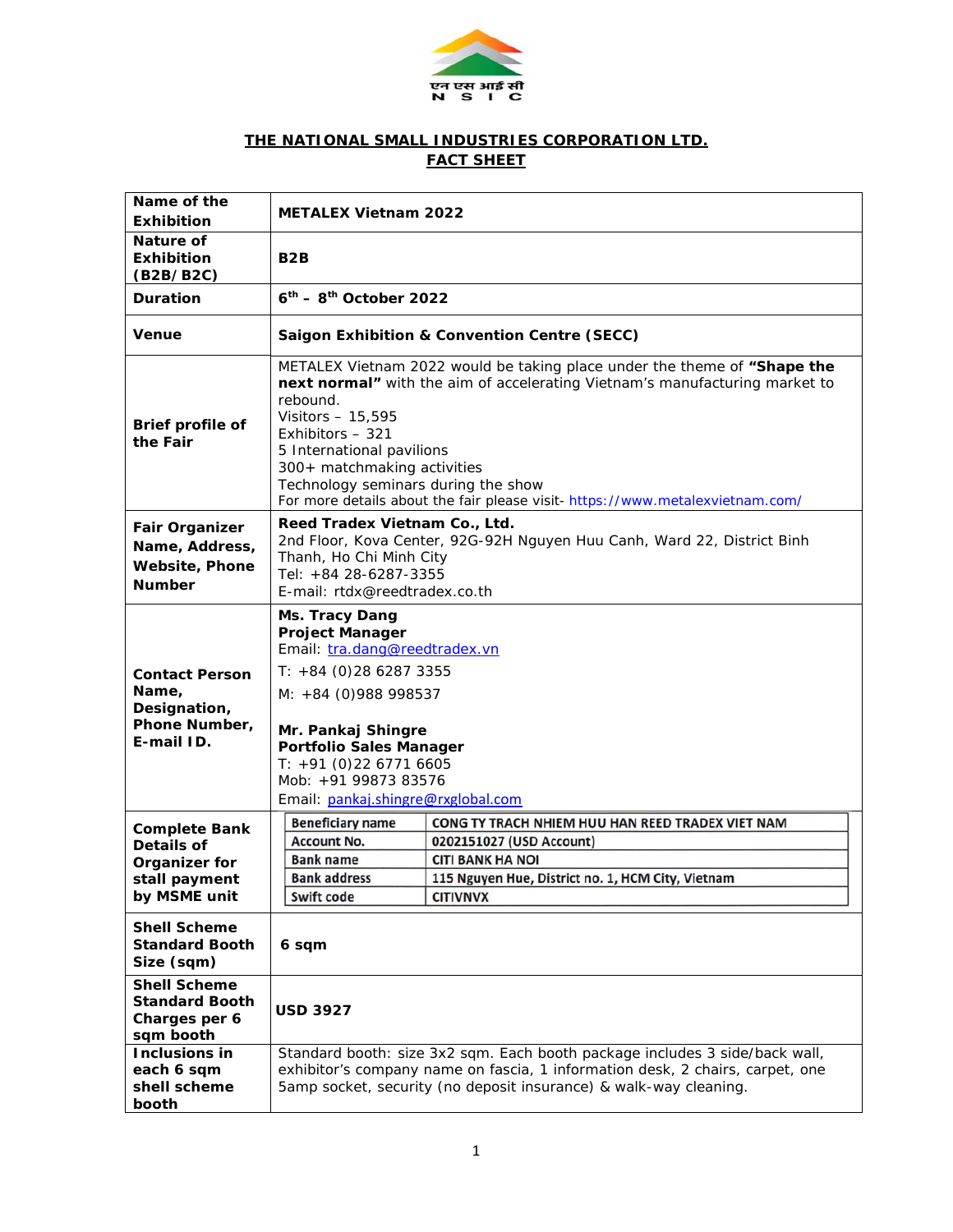| <b>Exhibit Profile</b>              | Metal Machine Tool<br>$\bullet$<br>Sheet Metal Forming Machine<br>٠<br>Precision Measuring and Testing<br>$\bullet$<br>Machine Tool Accessory<br>$\bullet$<br><b>Tools and Tooling</b><br>$\bullet$<br>Grinding Wheel & Abrasive<br>$\bullet$<br>Moulds & Dies<br>$\bullet$<br><b>Fluid Power</b><br>$\bullet$<br>Power Transmission<br>$\bullet$<br>Manufacturing and Process Automation<br>$\bullet$<br>Wire, Tube<br>$\bullet$<br>Fastener<br>$\bullet$<br>Controller & Computer System<br>Welding<br>$\bullet$<br>Semi-products and Raw Materials<br>$\bullet$                                                                                                                                                                                                                                                                                                                                                                                                                                                                                                                                                                                                                                                                                                                                                                                                                                                                                                                                                                                                                                                                                                                                                  |  |  |
|-------------------------------------|---------------------------------------------------------------------------------------------------------------------------------------------------------------------------------------------------------------------------------------------------------------------------------------------------------------------------------------------------------------------------------------------------------------------------------------------------------------------------------------------------------------------------------------------------------------------------------------------------------------------------------------------------------------------------------------------------------------------------------------------------------------------------------------------------------------------------------------------------------------------------------------------------------------------------------------------------------------------------------------------------------------------------------------------------------------------------------------------------------------------------------------------------------------------------------------------------------------------------------------------------------------------------------------------------------------------------------------------------------------------------------------------------------------------------------------------------------------------------------------------------------------------------------------------------------------------------------------------------------------------------------------------------------------------------------------------------------------------|--|--|
| Participating<br><b>Countries</b>   | Malaysia, Singapore, China, Thailand, Japan, Australia, Italy, Germany,<br>S. Korea, Taiwan, India, Russia                                                                                                                                                                                                                                                                                                                                                                                                                                                                                                                                                                                                                                                                                                                                                                                                                                                                                                                                                                                                                                                                                                                                                                                                                                                                                                                                                                                                                                                                                                                                                                                                          |  |  |
| <b>Procedure for</b><br>Application | 1.<br>Under IC scheme<br>MSMEs applying under IC scheme shall make the payment of USD 3927<br>towards stall charges directly to the fair organizer- Reed Tradex Vietnam<br>Co. Ltd. as per Bank Account details mentioned above and submit all<br>requisite application documents within the timeline at the nearest NSIC<br>field office for taking prior approval from Ministry of MSME. If their<br>application is approved by Ministry of MSME, MSMEs can claim<br>reimbursement after the event as per IC scheme guidelines. If the<br>application is not approved, units shall have to bear the participation<br>expenses.<br>(Maximum stall rent reimbursement upto Rs. 3 Lakh per unit)<br>2.<br><b>Under SMAS scheme</b><br>SC/ST MSMEs applying under SMAS scheme shall submit full stall charges<br>of <b>INR 306306/-</b> (USD 3927 @ 1USD= INR 78) as Security Deposit and<br>all requisite application documents within the timeline at the nearest NSIC<br>field office for taking prior approval from Ministry of MSME.<br>The Security Deposit shall be refunded to SC/ST unit if its application is not<br>approved or when the approved unit participates in the exhibition duly<br>complying with the guidelines and submits the requisite claim documents &<br>feedback report post event. If an approved SC/ST unit fails to participate<br>after the stall charges on its behalf are paid to the organizer, the security<br>deposit shall be forfeited.<br>Micro SC/ST unit<br><b>INR 3.00 Lakh</b><br>Maximum Budgetary<br>Small SC/ST unit<br>support per unit<br><b>INR 2.50 Lakh</b><br>(inclusive of stall rent,<br>Medium SC/ST unit<br><b>INR 1.50 Lakh</b><br>airfare, freight & DA) |  |  |

**Note: Before submitting the application, kindly ensure the compliance of the following:** 

- **1. International Cooperation Scheme & Special Marketing Assistance Scheme issued by Ministry of MSME and the Guidelines for participation in International exhibitions through NSIC** should be carefully read and complied to avoid any miscommunication.
- **2.** All requisite documents along with participation fee, if any, should be submitted along with **Application Form** at the nearest branch office of NSIC before the cut-off date mentioned below. **No application will be accepted at Head Office directly.**
- **3. Last date for submission of application**, complete in all aspects at the nearest NSIC office is **12-08-2022**.
- **4.** Selection will be on 'first come first serve basis'.
- **5.** Submission of application for participation does not automatically confer a right for allotment of stall. Approval of application rests with Ministry of MSME/NSIC.
- **6.** Visa recommendation letter will be issued only in favour of the Chief Executive/Proprietor/Senior Level Officer dealing with exports of the company so that on the spot decision can be taken by them. NSIC will only issue the visa recommendation letters to the approved units; however, the right to issue/reject visa lies with the concerned Embassy/Consulate and NSIC will not be held liable in case of non-issuance of visa.
- **7.** Participation in the above exhibition through NSIC is subject to the availability of space from the organizer at the time of booking confirmation. Booth to the approved units will be allotted by the fair organizer.